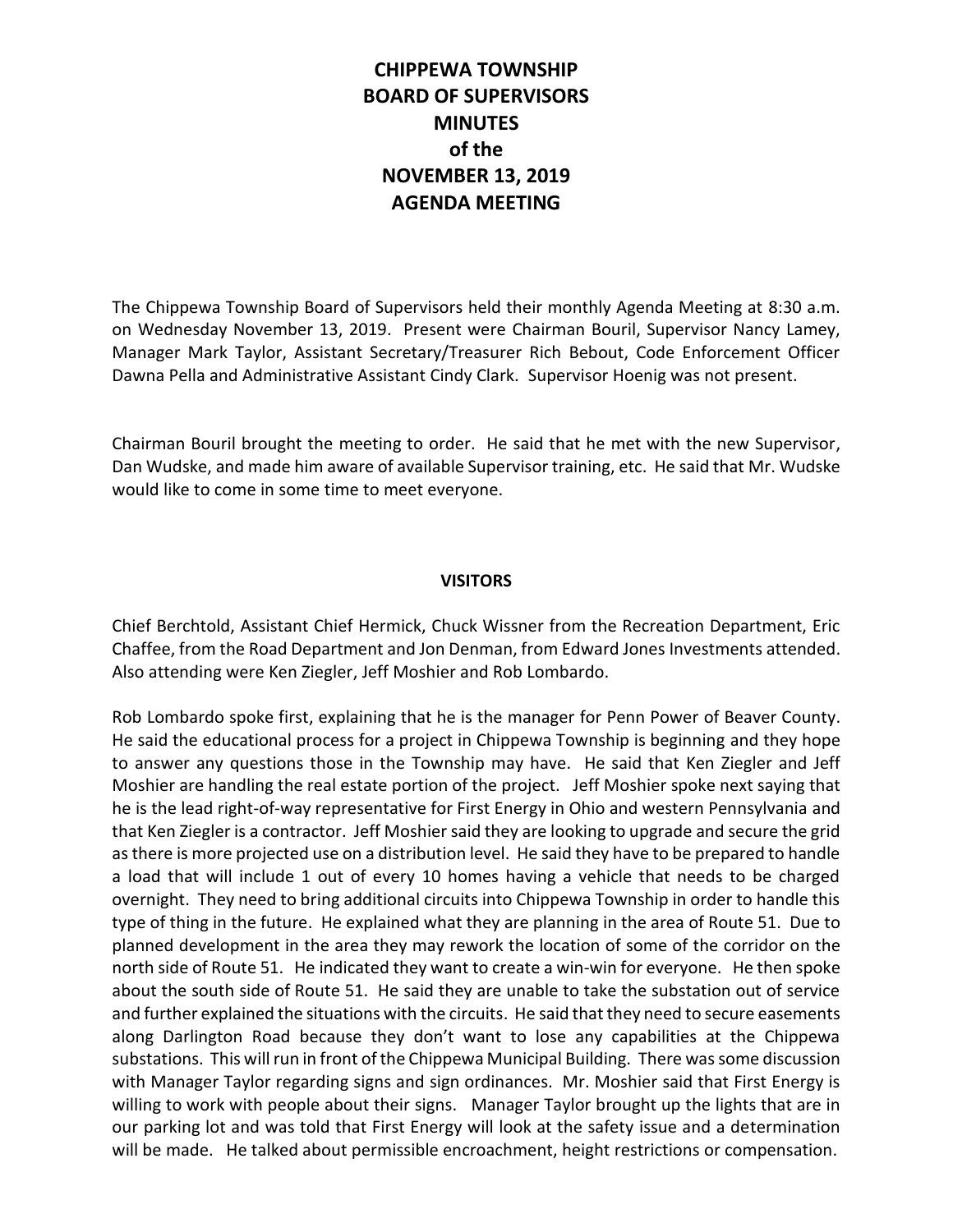He explained that they are increasing the width of the right-of-way due to safety issues. Line sag and wind issues are involved. Mr. Taylor had additional questions and Mr. Moshier said there will be new construction but the new construction will be in close proximity to the existing center line that runs down the road right now. He also said that they will work with property owners to overcome their issues and concerns and in the end secure easements from the property owners. He said sometimes there is an engineering solution. Manager Taylor asked about the possibility of going underground but Mr. Moshier said the residents would have higher utility bills. He said they are not required to have public meetings on this matter and they are most effective when they sit down one-on-one with property owners, but Manager Taylor offered them the use of our meeting room if they choose to meet with any of the residents who will be affected by this.

They were thanked for attending the meeting.

#### **MANAGER**

Township Manager Mark Taylor had the following items for discussion or action:

1. 2020 Proposed Budget:

Manager Taylor said that the 2020 proposed budget has been prepared. A meeting was held and it was advertised and on display if anyone wanted to look at it. He said the resolution on the budget is ready to be adopted at next week's Regular Meeting. Chairman Bouril added that this will be the  $11<sup>th</sup>$  year in a row with no increase in taxes.

## 2. 2018 Financial Audit:

Mr. Taylor provided Mark Turnley's 2018 financial audit to the Supervisors. He said he or Beth can answer any questions they may have.

#### 3. 2020 – 2023 Proposed Police Contract:

The Supervisors were given copies of the agreed Police Department contract. A copy was forwarded to the Police Association. Manager Taylor said they tried to incorporate all of the language in the negotiations. The Supervisors were asked to go through it to see if there are any typos or if anything was missed.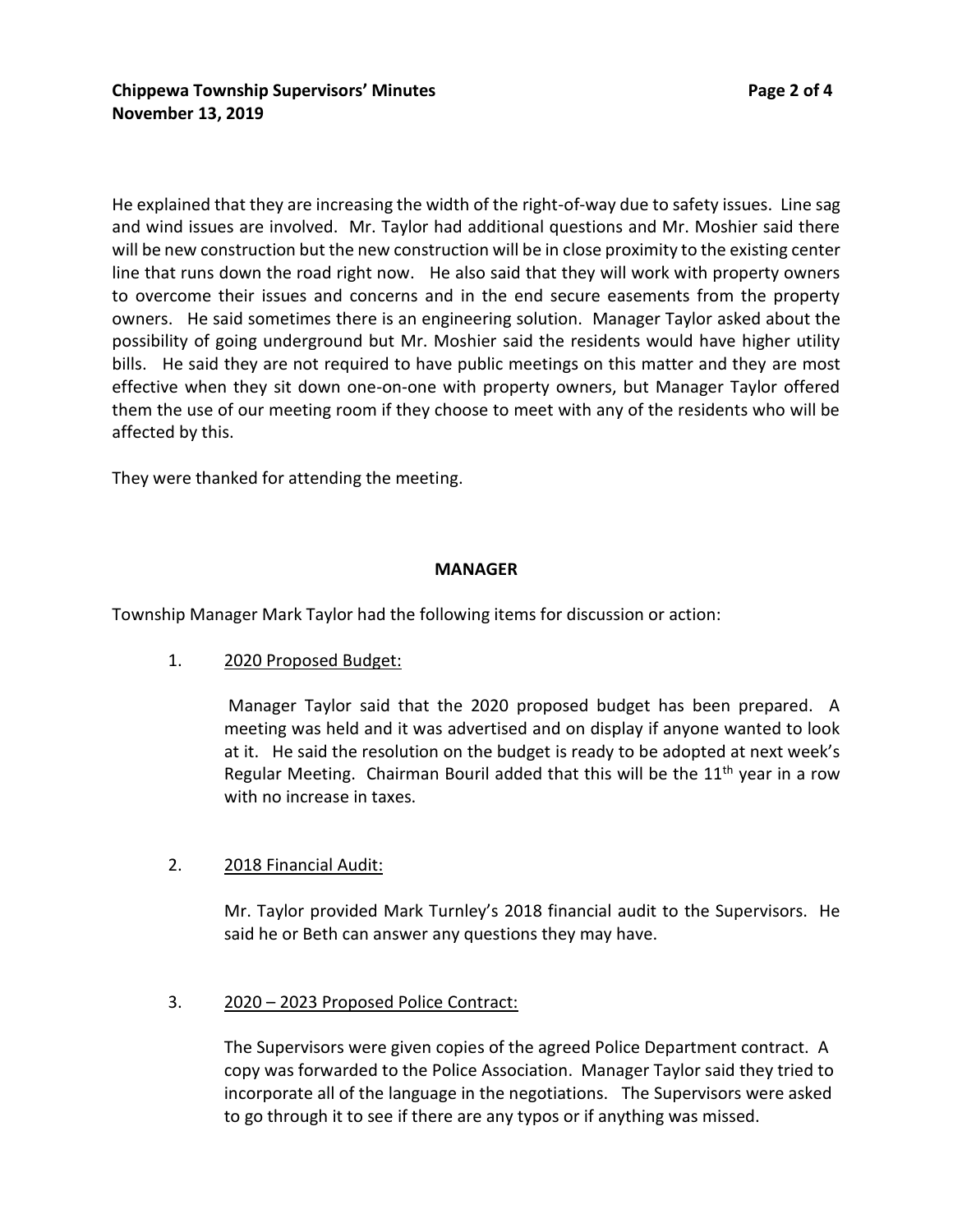#### 4. Kincaid Plan of Subdivision No. 3:

Manager Taylor said that at last night's Planning Commission meeting this plan, which is a 4-lot subdivision off of Lindy Street, was approved with only one comment. He said that this can be approved at next week's Regular Meeting.

## 5. Chippewa Trails Housing Plan Revision:

Manager Taylor said that they are asking for approval for a third time. They are now at 144 units. He added that there are some contingencies with some housekeeping items. The drawings will be addressed at next week's regular meeting.

## 6. Heartland Restaurant Group, LLC:

The Manager said that representatives of the Heartland Restaurant Group attended last night's Planning Commission Meeting. They plan to open a very small Dunkin' Donut business that will be a drive-through only. They are officially turning in their drawings today. They will be reviewed and Manager Taylor plans to keep the Supervisors updated on this project.

## 7. Department Reports:

A. Police:

Assistant Chief Hermick said that the department is still trending in the right direction and is being pro-active. Training was given to Pathway Church and they gave the department a certificate of appreciation.

B. Street:

Eric Chaffee updated the Supervisors regarding the two-way radios, the roll-off truck issue and catch basins.

C. Code Enforcement:

Dawna Pella said that she and Solicitor Verlihay have an appeal at the county courthouse in December. She said she is preparing her files to work